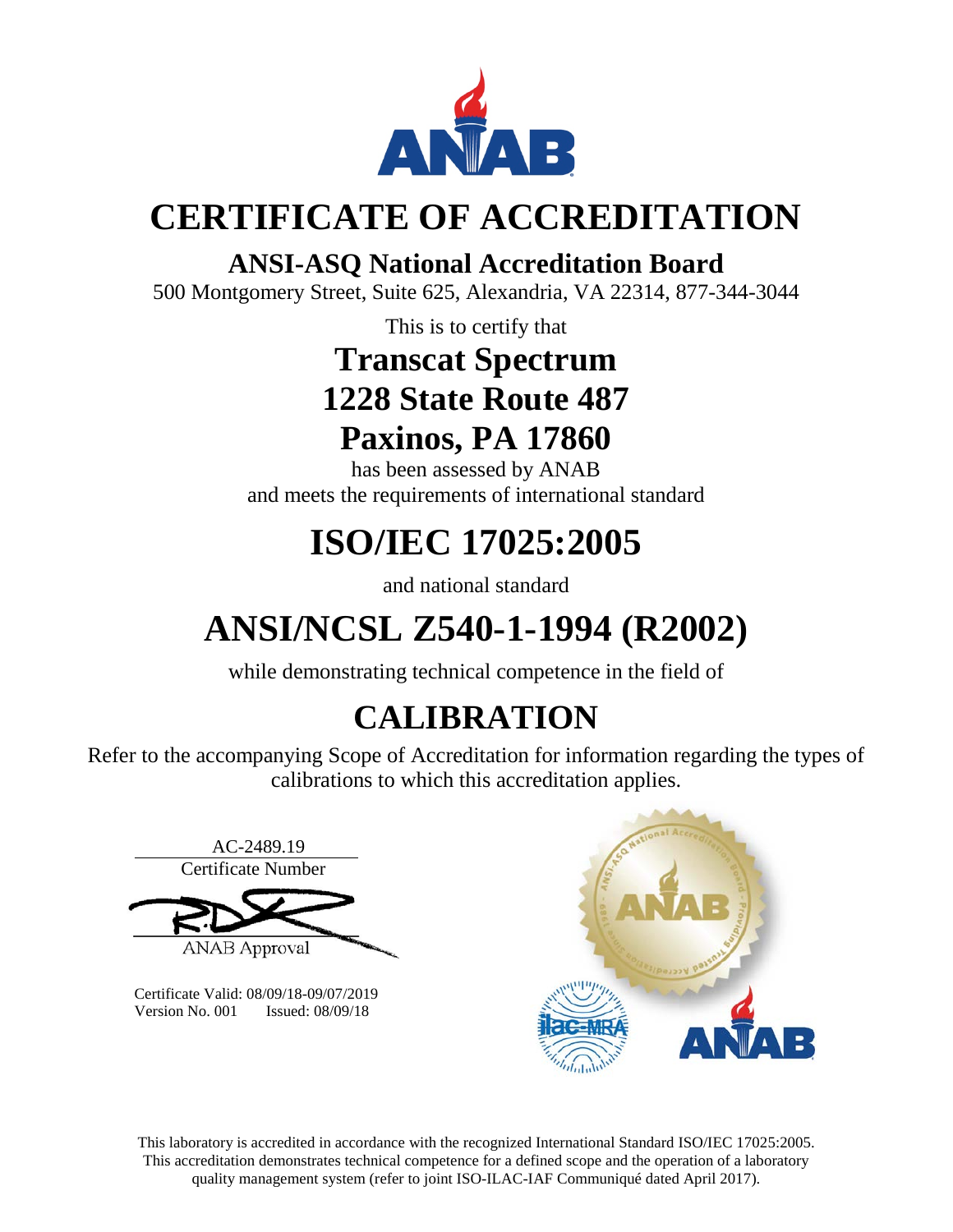

## **SCOPE OF ACCREDITATION TO ISO/IEC 17025:2005 AND ANSI/NCSL Z540-1-1994 (R2002)**

### **Spectrum Technologies, a Transcat Company**

1228 State Route 487 Paxinos, PA 17860 Ken E. Horvath [kenhorvath@goSTI.cc](mailto:kenhorvath@goSTI.cc) 570-509-2910 ext. 707

## **CALIBRATION**

Valid to: **September 07, 2019** Certificate Number: **AC-2489.19** 

| <b>Electrical – DC/Low Frequency</b> |                                    |                                                       |                                                           |
|--------------------------------------|------------------------------------|-------------------------------------------------------|-----------------------------------------------------------|
| Parameter/Equipment                  | Range                              | <b>Expanded Uncertainty of</b><br>Measurement $(+/-)$ | <b>Reference Standard,</b><br>Method, and/or<br>Equipment |
| DC Voltage - Source                  | (0 to 330) mV                      | $0.004$ 7 % + 2.3 µV                                  |                                                           |
|                                      | $(0.33 \text{ to } 3.3) \text{ V}$ | $0.0039\% + 3.9 \mu V$                                |                                                           |
|                                      | $(3.3 \text{ to } 33) \text{ V}$   | $0.004 \% + 39 \mu V$                                 | Fluke 5500A                                               |
|                                      | $(33 \text{ to } 330) \text{ V}$   | $0.004$ 3 % + 0.39 mV                                 |                                                           |
|                                      | $(330 \text{ to } 1000) \text{ V}$ | $0.0043\% + 1.2$ mV                                   |                                                           |
| DC Current - Source                  | $(0 to 3.3)$ mA                    | $0.01\% + 0.04 \mu A$                                 |                                                           |
|                                      | $(3.3 \text{ to } 33) \text{ mA}$  | $0.0096% + 0.19 \mu A$                                |                                                           |
|                                      | (33 to 330) mA                     | $0.0078% + 2.5 \mu A$                                 | Fluke 5500A                                               |
|                                      | $(0.33 \text{ to } 2.2)$ A         | $0.024 % + 34 \mu A$                                  |                                                           |
|                                      | $(2.2 \text{ to } 11)$ A           | $0.048 \% + 0.26 mA$                                  |                                                           |
| AC Voltage - Source                  | $(1 to 33)$ mV                     | UU L                                                  |                                                           |
|                                      | $(10 \text{ to } 45)$ Hz           | $0.27 % + 16 \mu V$                                   | Fluke 5500A                                               |

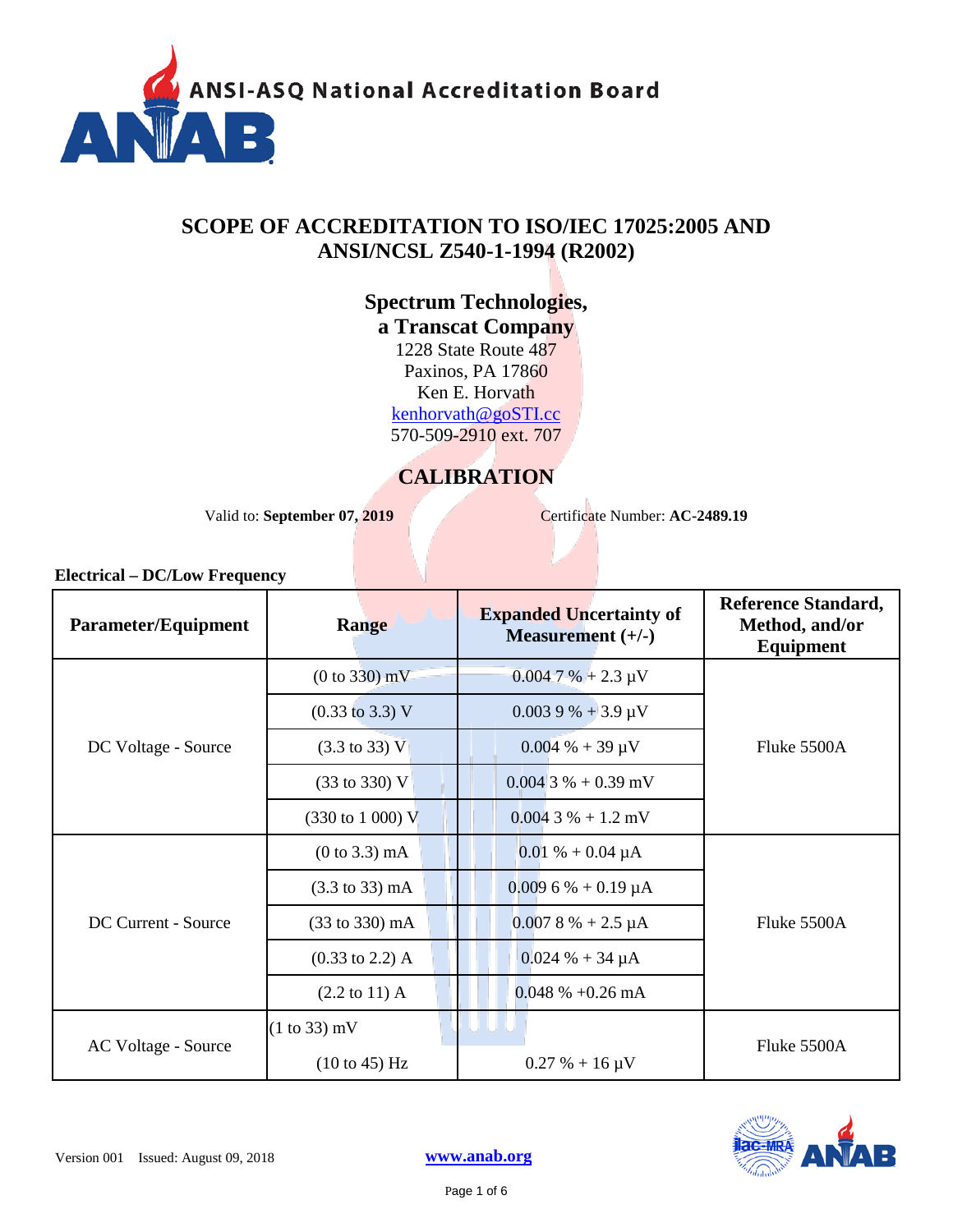

| Parameter/Equipment | Range                                | <b>Expanded Uncertainty of</b><br>Measurement $(+/-)$ | <b>Reference Standard,</b><br>Method, and/or<br>Equipment |
|---------------------|--------------------------------------|-------------------------------------------------------|-----------------------------------------------------------|
|                     | $(0.045 \text{ to } 10) \text{ kHz}$ | $0.12\% + 16 \,\mu\text{V}$                           |                                                           |
|                     | $(10 to 20)$ kHz                     | $0.16 \% + 16 \mu V$                                  |                                                           |
|                     | $(20 \text{ to } 50)$ kHz            | $0.19% + 16 \mu V$                                    |                                                           |
|                     | (50 to 100) kHz                      | $0.27 % + 26 \mu V$                                   |                                                           |
|                     | (100 to 500) kHz                     | $0.78 \% + 47 \mu V$                                  |                                                           |
|                     | $(33 \text{ to } 330) \text{ mV}$    |                                                       |                                                           |
|                     | $(10 \text{ to } 45)$ Hz             | $0.19 \% + 39 \mu V$                                  |                                                           |
|                     | $(0.045 \text{ to } 10) \text{ kHz}$ | $0.039\% + 16 \,\mu\text{V}$                          |                                                           |
|                     | $(10 to 20)$ kHz                     | $0.078 \% + 16 \mu V$                                 |                                                           |
|                     | $(20 \text{ to } 50)$ kHz            | $0.12 \% + 31 \mu V$                                  | Fluke 5500A                                               |
| AC Voltage - Source | $(50 \text{ to } 100) \text{ kHz}$   | $0.19\% + 0.13$ mV                                    |                                                           |
|                     | $(100 \text{ to } 500) \text{ kHz}$  | $0.54 % + 0.25 mV$                                    |                                                           |
|                     | $(0.33 \text{ to } 3.3) \text{ V}$   |                                                       |                                                           |
|                     | $(10 \text{ to } 45)$ Hz             | $0.12\% + 0.19$ mV                                    |                                                           |
|                     | $(0.045 \text{ to } 10) \text{ kHz}$ | $0.023 \% + 47 \mu V$                                 |                                                           |
|                     | $(10 to 20)$ kHz                     | $0.062 \% + 47 \mu V$                                 |                                                           |
|                     | $(20 to 50)$ kHz                     | $0.1 % + 0.23 mV$                                     |                                                           |
|                     | (50 to 100) kHz                      | $0.19% + 1.3$ mV                                      |                                                           |
|                     | (100 to 500) kHz                     | $0.39\% + 2.6\,\text{mV}$                             |                                                           |
|                     | $(3.3 \text{ to } 33) \text{ V}$     |                                                       |                                                           |
|                     | (10 to 45) Hz                        | $0.12 % + 1.9 mV$                                     |                                                           |
|                     | $(0.045 \text{ to } 10) \text{ kHz}$ | $0.034 % + 0.47 mV$                                   |                                                           |

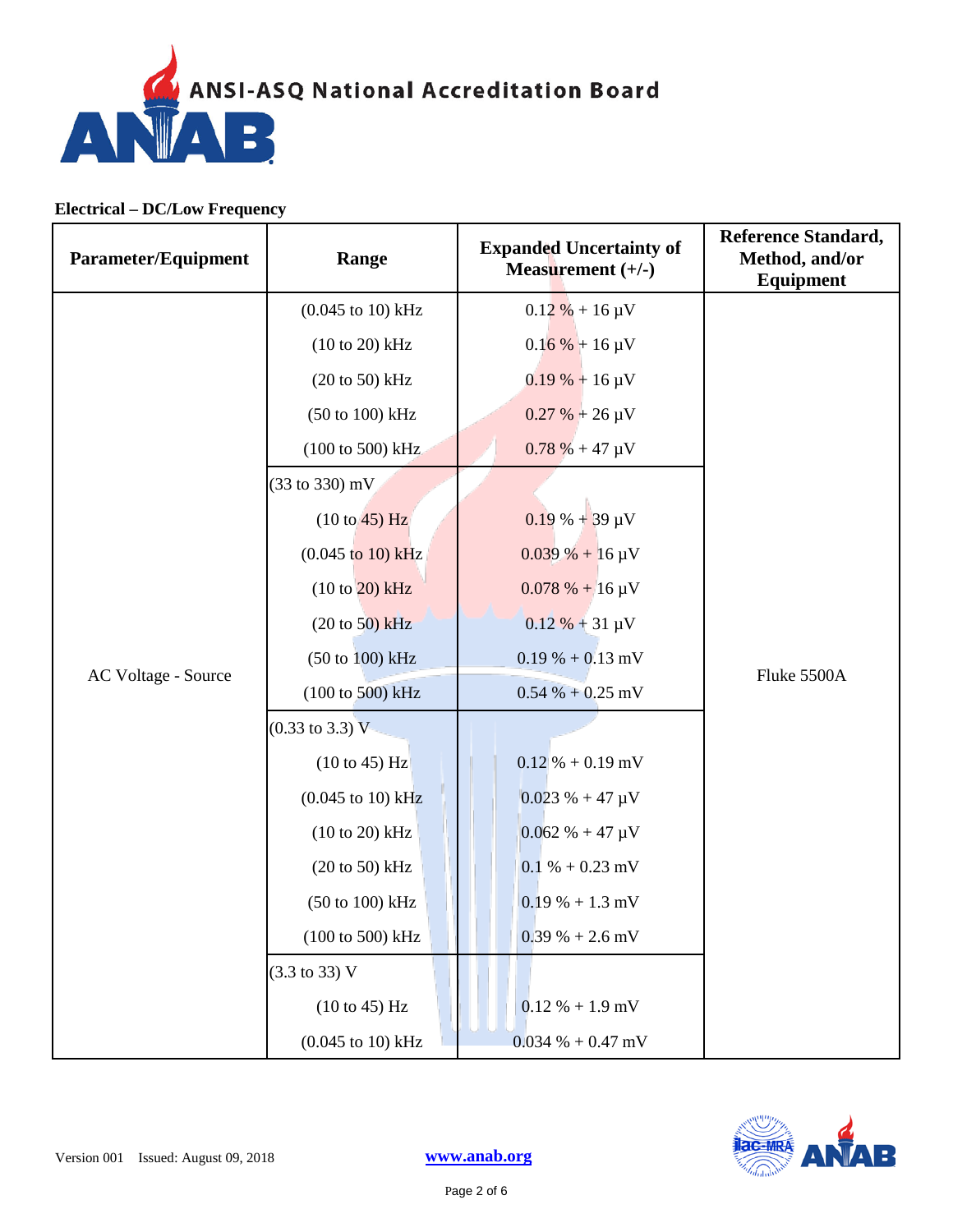

| <b>Parameter/Equipment</b> | Range                               | <b>Expanded Uncertainty of</b><br>Measurement $(+/-)$ | <b>Reference Standard,</b><br>Method, and/or<br>Equipment |
|----------------------------|-------------------------------------|-------------------------------------------------------|-----------------------------------------------------------|
|                            | $(10 to 20)$ kHz                    | $0.062\% + 2mV$                                       |                                                           |
|                            | $(20 \text{ to } 50)$ kHz           | $0.15\% + 3.9$ mV                                     |                                                           |
|                            | (50 to 100) kHz                     | $0.19% + 13$ mV                                       |                                                           |
|                            | (33 to 330) V                       |                                                       |                                                           |
|                            | 45 Hz to 1 kHz                      | $0.039\% + 5.1$ mV                                    |                                                           |
| AC Voltage - Source        | $(1 to 10)$ kHz                     | $0.062 % + 12 mV$                                     | Fluke 5500A                                               |
|                            | $(10 to 20)$ kHz                    | $0.07\% + 26 \text{ mV}$                              |                                                           |
|                            | (330 to 1020) V                     |                                                       |                                                           |
|                            | 45 Hz to 1 kHz                      | $0.039\% + 62 \text{ mV}$                             |                                                           |
|                            | (1 to 5) kHz                        | $0.16\% + 78$ mV                                      |                                                           |
|                            | (5 to 10) kHz                       | $0.16 % + 390 mV$                                     |                                                           |
|                            | $(30 \text{ to } 330) \mu\text{A}$  |                                                       |                                                           |
|                            | (10 to 20) Hz                       | $0.25 % + 0.12 \mu A$                                 |                                                           |
|                            | $(20 \text{ to } 45)$ Hz            | $0.098\% + 0.12 \mu A$                                |                                                           |
|                            | 45 Hz to 1 kHz                      | $0.097% + 0.12 \mu A$                                 |                                                           |
|                            | (1 to 5) kHz                        | $0.31 \% + 0.12 \mu A$                                |                                                           |
| <b>AC Current - Source</b> | $(0.33 \text{ to } 3.3) \text{ mA}$ |                                                       | Fluke 5500A                                               |
|                            | (10 to 20) Hz                       | $0.16 % + 0.23 \mu A$                                 |                                                           |
|                            | (20 to 45) Hz                       | $0.16 % + 0.23 \mu A$                                 |                                                           |
|                            | 45 Hz to 1 kHz                      | $0.078% + 0.23 \mu A$                                 |                                                           |
|                            | (1 to 5) kHz                        | $0.16 % + 0.23 \mu A$                                 |                                                           |
|                            | $(5 \text{ to } 10) \text{ kHz}$    | $0.47 % + 0.23 \mu A$                                 |                                                           |

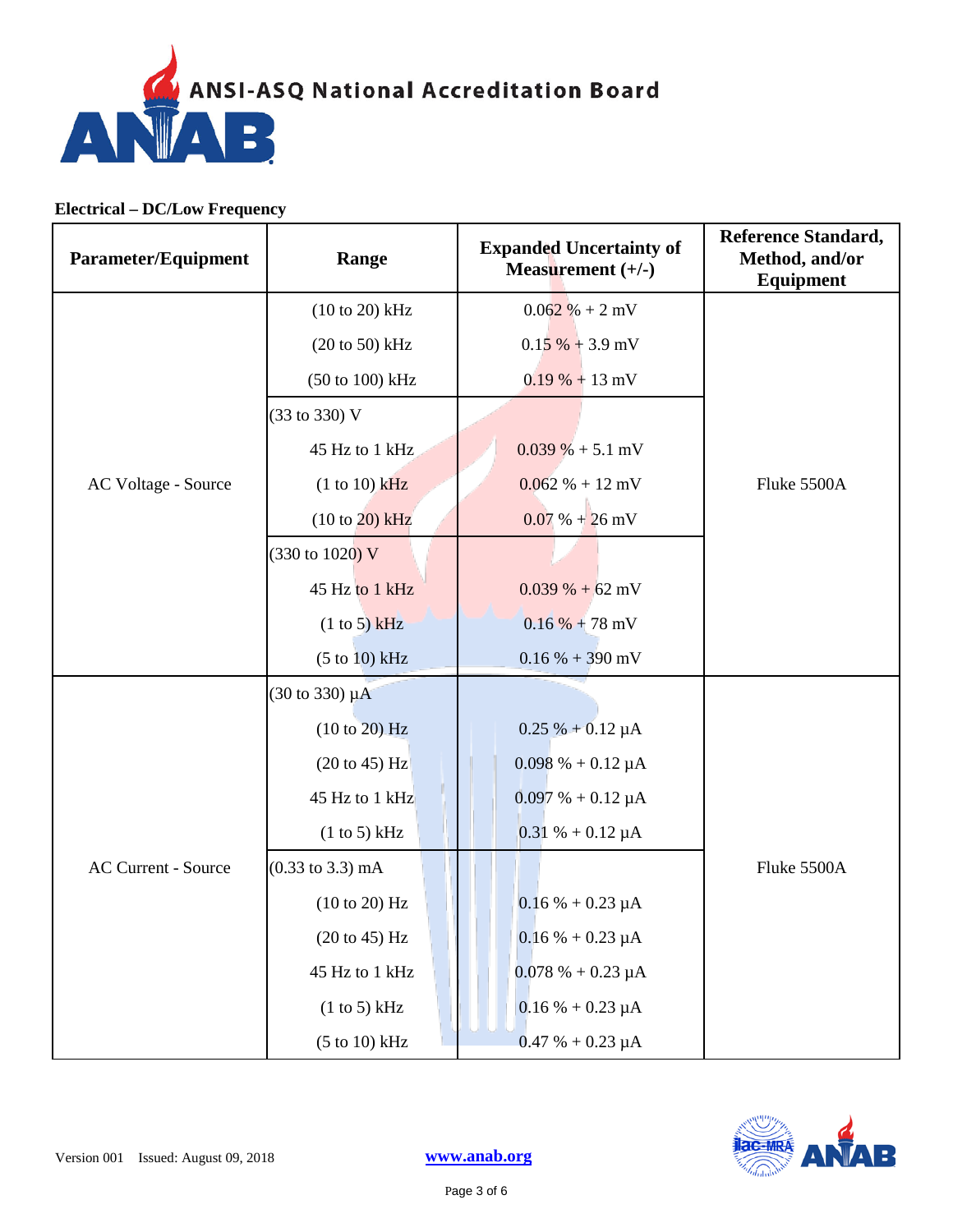

| Parameter/Equipment        | Range                               | <b>Expanded Uncertainty of</b><br>Measurement $(+/-)$ | <b>Reference Standard,</b><br>Method, and/or<br><b>Equipment</b> |
|----------------------------|-------------------------------------|-------------------------------------------------------|------------------------------------------------------------------|
|                            | $(3.3 \text{ to } 33) \text{ mA}$   |                                                       |                                                                  |
|                            | (10 to 20) Hz                       | $0.16\% + 2.3 \mu A$                                  |                                                                  |
|                            | $(20 \text{ to } 45)$ Hz            | $0.079% + 2.3 \mu A$                                  |                                                                  |
|                            | 45 Hz to 1 kHz                      | $0.072 \% + 2.3 \mu A$                                |                                                                  |
|                            | (1 to 5) kHz                        | $0.16\% + 2.3 \mu A$                                  |                                                                  |
|                            | $(5 to 10)$ kHz                     | $0.47 \% +2.3 \mu A$                                  |                                                                  |
|                            | (33 to 330) mA                      |                                                       |                                                                  |
|                            | (10 to 20) Hz                       | $0.16\% + 23 \mu A$                                   | Fluke 5500A                                                      |
|                            | (20 to 45) Hz                       | $0.08 \% + 23 \mu A$                                  |                                                                  |
| <b>AC Current - Source</b> | 45 Hz to 1 kHz                      | $0.071% + 23 \mu A$                                   |                                                                  |
|                            | (1 to 5) kHz                        | $0.19% + 23~\mu A$                                    |                                                                  |
|                            | (5 to 10) kHz                       | $0.47 \% +23 \mu A$                                   |                                                                  |
|                            | $(0.330 \text{ to } 2.2) \text{ A}$ |                                                       |                                                                  |
|                            | $(10 \text{ to } 45)$ Hz            | $0.16\% + 0.23 \text{ mA}$                            |                                                                  |
|                            | 45 Hz to 1 kHz                      | $0.078% + 0.23$ mA                                    |                                                                  |
|                            | (1 to 5) kHz                        | $0.58\% + 0.23 \text{ mA}$                            |                                                                  |
|                            | $(2.2 \text{ to } 10) \text{ A}$    |                                                       |                                                                  |
|                            | $(10 \text{ to } 65)$ Hz            | $0.048\% + 1.6 \text{ mA}$                            |                                                                  |
|                            | $(65 \text{ to } 500) \text{ Hz}$   | $0.078% + 1.6$ mA                                     |                                                                  |
|                            | 500 Hz to 1 kHz                     | $0.26 % + 1.6 mA$                                     |                                                                  |
| Resistance - Source        | (0 to 11) $\Omega$                  | $0.0094\% + 0.0046\Omega$                             | Fluke 5500A                                                      |
|                            | $(11 \text{ to } 33) \Omega$        | $0.0094\% + 0.0077\Omega$                             |                                                                  |

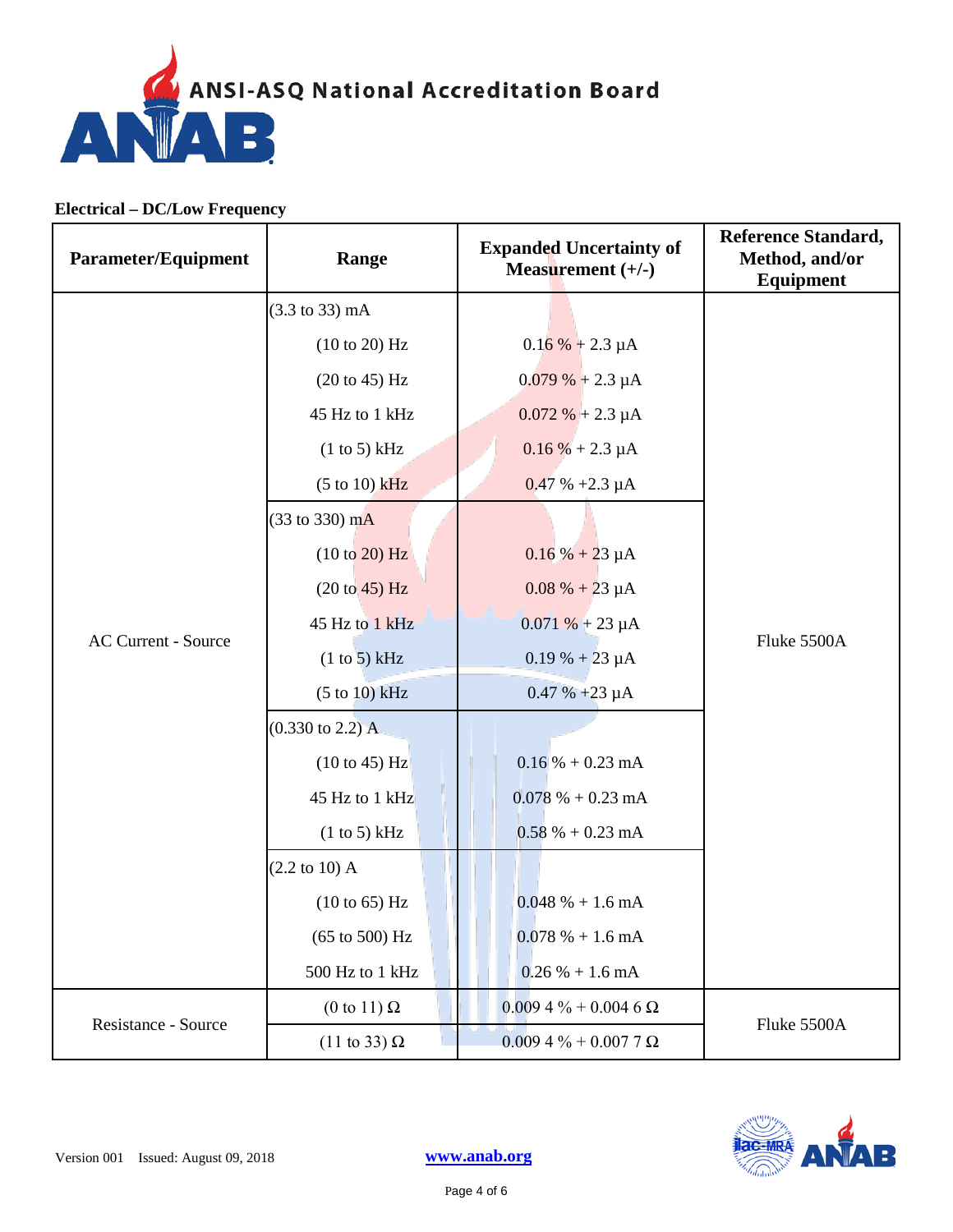

| Parameter/Equipment  | Range                                        | <b>Expanded Uncertainty of</b><br>Measurement $(+/-)$ | <b>Reference Standard,</b><br>Method, and/or<br>Equipment |
|----------------------|----------------------------------------------|-------------------------------------------------------|-----------------------------------------------------------|
|                      | $(33 \text{ to } 110) \Omega$                | $0.007\% + 0.0077\Omega$                              |                                                           |
|                      | $(110 \text{ to } 330) \Omega$               | $0.007\% + 0.0077\Omega$                              |                                                           |
|                      | $(0.33 \text{ to } 1.1) \text{ k}\Omega$     | $0.007\% + 0.047\Omega$                               |                                                           |
|                      | $(1.1 \text{ to } 3.3) \text{ k}\Omega$      | $0.007\% + 0.047\Omega$                               |                                                           |
|                      | $(3.3 \text{ to } 11) \text{ k}\Omega$       | $0.007\% + 0.47\Omega$                                |                                                           |
|                      | $(11 \text{ to } 33) \text{ k}\Omega$        | $0.007\% + 0.47\Omega$                                |                                                           |
| Resistance - Source  | $(33 \text{ to } 110) \text{ k}\Omega$       | $0.0086\% + 4.7\Omega$                                | Fluke 5500A                                               |
|                      | $(110 \text{ to } 330) \text{ k}\Omega$      | $0.0094\% + 4.7 \Omega$                               |                                                           |
|                      | $(0.33 \text{ to } 1.1) \text{ M}\Omega$     | $0.012 \% + 43 \Omega$                                |                                                           |
|                      | $(1.1 \text{ to } 3.3) \text{ M}\Omega$      | $0.013 \% + 43 \Omega$                                |                                                           |
|                      | $(3.3 \text{ to } 11) \text{ M}\Omega$       | $0.047 \% + 0.43 k\Omega$                             |                                                           |
|                      | $(11 \text{ to } 33) \text{ M}\Omega$        | $0.087 \% + 0.43 k\Omega$                             |                                                           |
|                      | $(33 \text{ to } 110) \text{ M}\Omega$       | $0.39\% + 4.3 k\Omega$                                |                                                           |
|                      | $(110 \text{ to } 330) \text{ M}\Omega$      | $0.54 \% + 4.3 k\Omega$                               |                                                           |
|                      | $(0.33 \text{ to } 11) \text{ nf}$           |                                                       |                                                           |
| Capacitance - Source | (50 to 1 000) Hz                             | $0.4 % + 7.8 pF$                                      |                                                           |
|                      | $(11 to 110)$ nf                             |                                                       |                                                           |
|                      | $(50 \text{ to } 1000) \text{ Hz}$           | $0.2 % + 7.8 pF$                                      | Fluke 5500A                                               |
|                      | $(110 to 330)$ nf                            |                                                       |                                                           |
|                      | $(50 \text{ to } 1 \text{ } 000) \text{ Hz}$ | $0.2 % + 0.23 nF$                                     |                                                           |
|                      | $(0.33 \text{ to } 1.1) \,\mu\text{f}$       |                                                       |                                                           |
|                      | (50 to 1 000) Hz                             | $0.20 % + 0.77 nF$                                    |                                                           |